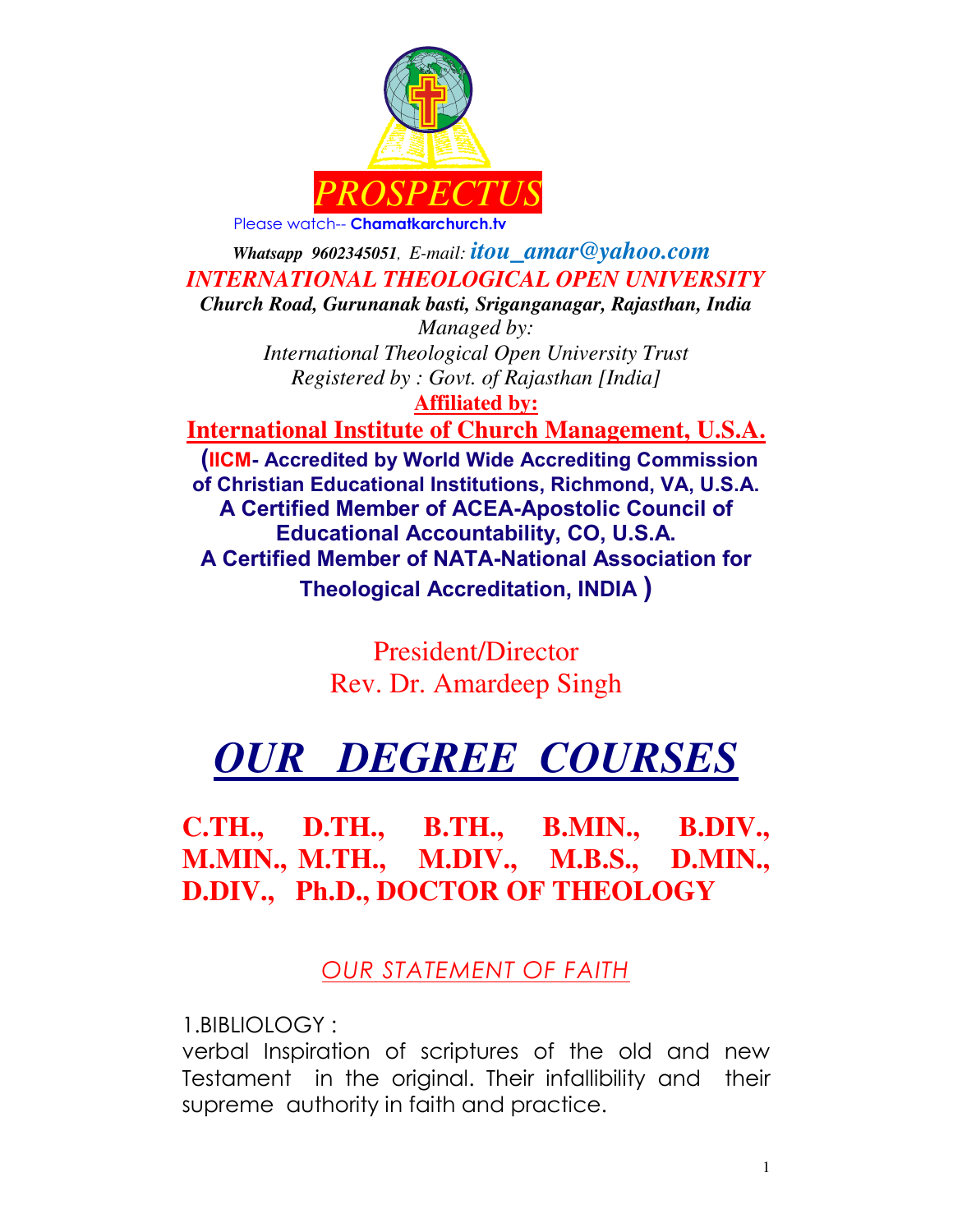#### 2. THEOLOGY :

Trinity of the God head-father , son and Holy spirit coeternal, co-equal and co- essential

### 3.CHRISTOLOGY:

The incarnation of the Lord Jesus Christ by the Virgin Birth, Absolute holiness, Vicarious, Atoning Death, Bodily Resurrection, Ascension to Heaven .

#### 4.HAMARTIOLOGY:

Universal Sinfulness of man by Birth and by choice. His total inability in the matter of salvation.

#### 5.SOTERIOLOGY:

Saluation only by God's sovereign grace through faith in the Lord Jesus Christ. Baptism of Holy Spirit in conversion and Eternal Security of the Believer in Christ.

#### 6.ESCHATOLOGY:

The Personal and imminent return of Jesus Christ. The bodily resurrection of all men, the just to eternal life and the unjust to everlasting punishment.

# *OUR AIMS AND OBJECTIVES*

1. To educate and motivate students for effective evangelistic work.

2.To provide students with a doctrinal/historical/systematic perspective of Christianity & its world wide mission.

3. To enable students to reason critically and Logically/ communicate effectively and connect scholarly excellence with spiritual growth.

4.To provide Continuing Education for Pastors, Christian Leaders,

Professionals , Businessmen / women & Lay Leaders for Ministry. 5. Catering to all Denominations, which believe that the Bible is the Word of God.

6. In order to equip them to be Effective and Successful in their Respective Ministries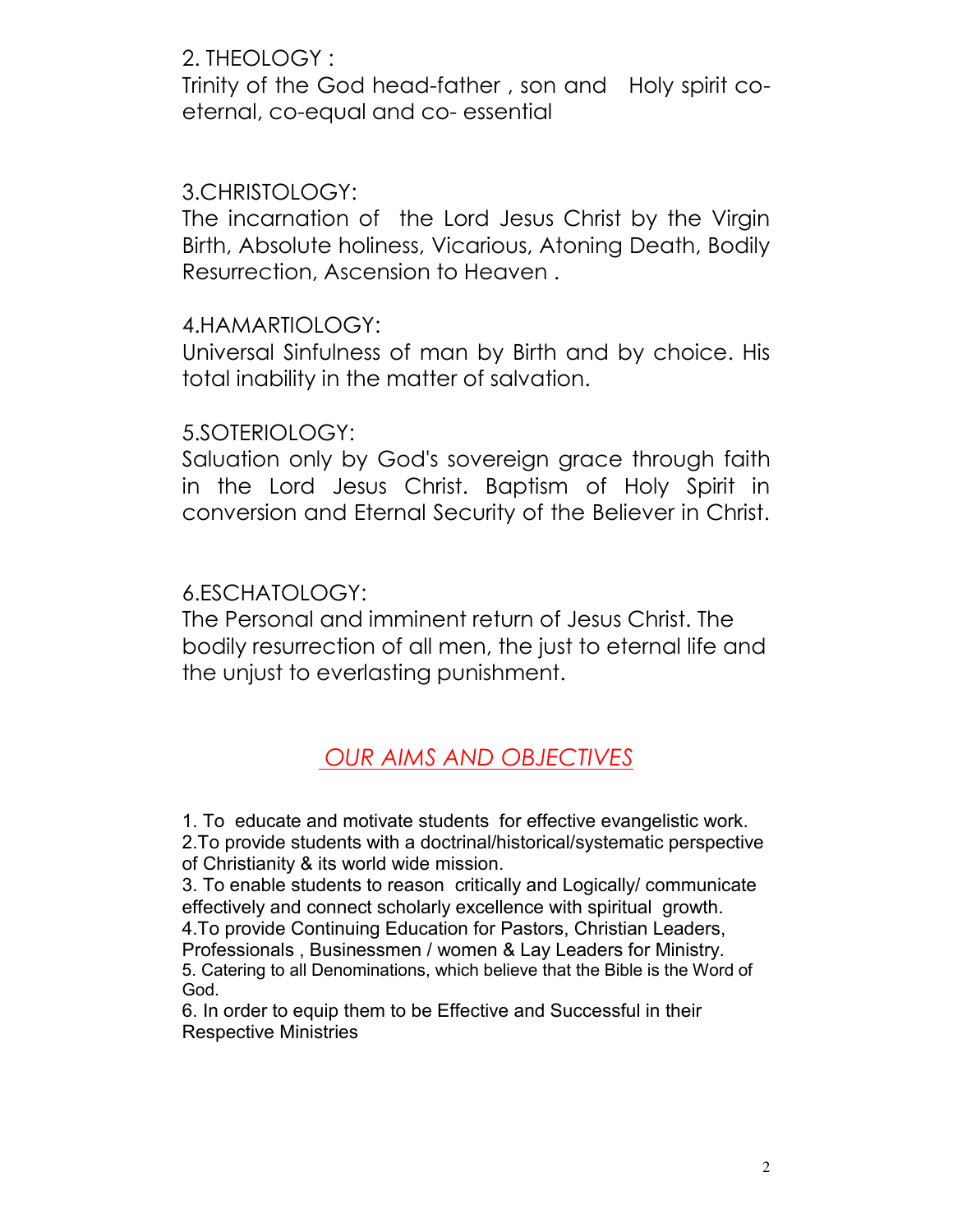# *RULES & REGULATIONS*

1. The correspondence external degree course is prepared by the University in such a way that every candidate men or women, Deacon, Pastor, evangelist, leader and guide can do his profession and service of God as well as correspondence degree course in any language.

 2. The enrolment can be done at any time of the year and completed according to its period. But capable can do this course within 6 months / one year, *but full fees will be charged .*

3. Syllabus will be given for every course according to its standard by post in English & Hindi but you can write answer in any language.

 4. Degree/certificate will be awarded at your on place within a period of one month after due evaluation of the candidate's work and completion of all the formalities **or by speed post.**

# *MODE OF EXAMINATION*

1. Assignments must be written, and returned to the University for grading and evaluation.

 2. Examinations will be conducted at your own place. we give only open books, tests which can be done by the students from their own home.

 3. All written papers or research papers/ Thesis submitted to the University by the candidate will be property of the University. Candidate will have to seek the permission from University for publishing his work for the purpose of private distribution.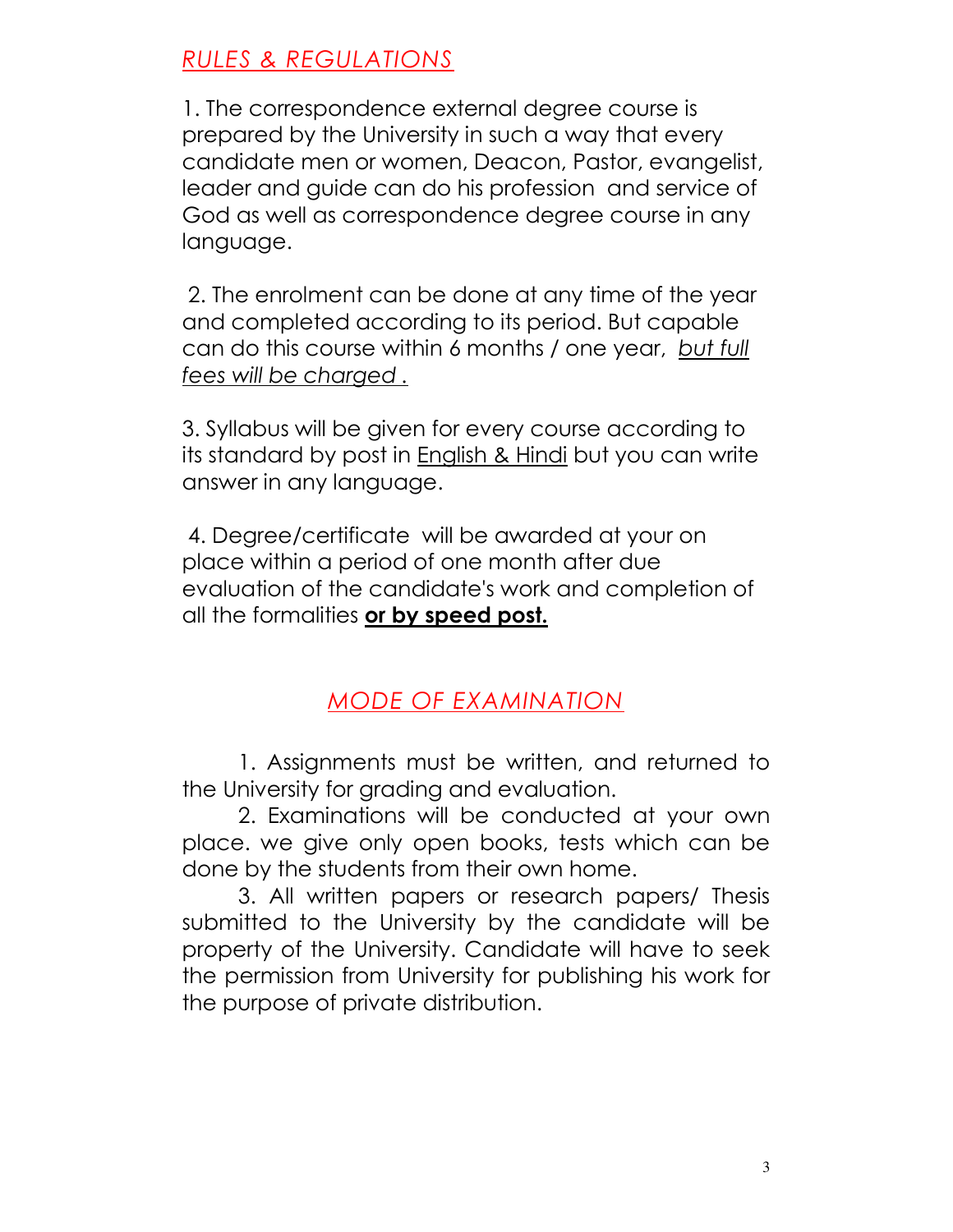### *MODE OF PAYMENTS*

## All Money order & Crossed Cheque in favour of "INTERNATIONAL THEOLOGICAL OPEN UNIVERSITY TRUST" only payable at SRI GANGANAGAR [Rajasthan]

**TO**

Rev. Dr. Amar deep Singh **Director** INTERNATIONAL THEOLOGICAL OPEN UNIVERSITY Street # 3, Church road, Gurunanak basti, Sriganganagar, Rajasthan-335001

# *CORRESPONDENCE COURSES AND FINANCIAL STRUCTURE*

[CAPABLE CAN DO ABOVE COURSE WITHIN 6 MONTHS/ONE YEAR ] {OUT OF INDIA: TOTAL FEE+RS. 2000 EXTRA FOR POSTAGE CHARGE}

| $1. \overline{COLRSE}$ :<br><b>QUALIFICATION:-</b>                                  | <b>CERTIFICATE IN THEOLOGY</b><br>Should be able to read & write English/Hindi/Punjabi /Any Language         |
|-------------------------------------------------------------------------------------|--------------------------------------------------------------------------------------------------------------|
| <b>DURATION:-</b>                                                                   | One Year                                                                                                     |
| <b>TOTAL FEE:-</b><br>2. COURSE:<br><b>QUALIFICATION:-</b>                          | RS. 2500<br><b>DIPLOMA IN THEOLOGY</b><br>Should be able to read & write English/Hindi/Punjabi /Any Language |
| <b>DURATION:-</b>                                                                   | One Year                                                                                                     |
| <b>TOTAL FEE:-</b><br>$3. \text{COUNSE}$ :<br>4. COURSE:-<br>$5. \textrm{COLRSE}$ : | <b>RS. 3500</b><br><b>BACHELOR OF MINISTRY</b><br><b>BACHELOR OF THEOLOGY</b><br><b>BACHELOR OF DIVINITY</b> |
| <b>QUALIFICATION:-</b>                                                              | Diploma in Theology or $10^{th}$ or 5 years ministry<br>experience                                           |
| DURATION :-                                                                         | 2 Years                                                                                                      |
| <b>TOTAL FEE:-</b>                                                                  | <b>RS. 8000</b>                                                                                              |
| 6. COURSE:                                                                          | <b>MASTER OF MUSIC</b>                                                                                       |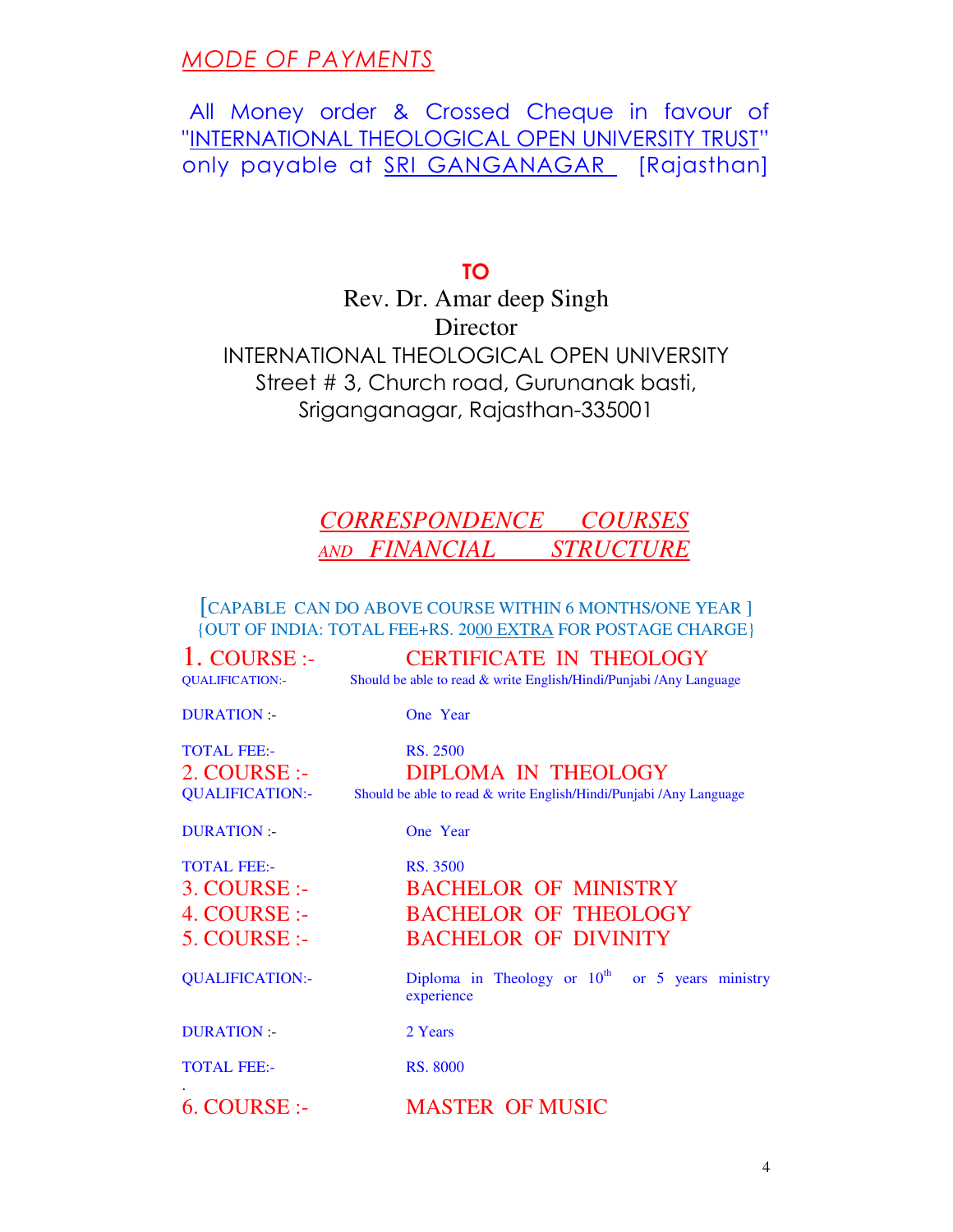QUALIFICATION:- Best Singer or Musician

DURATION :- --------------

TOTAL FEE:- RS. 9500

| 7. COURSE:-<br>8. COURSE:-<br>9. COURSE:<br>10.COURSE:-<br><b>QUALIFICATION:-</b> | <b>MASTER OF MINISTRY</b><br><b>MASTER OF DIVINITY</b><br><b>MASTER OF THEOLOGY</b><br><b>MASTER OF BIBLICAL STUDIES</b><br>B. Th. or $12th$ or 7 years ministry experience |
|-----------------------------------------------------------------------------------|-----------------------------------------------------------------------------------------------------------------------------------------------------------------------------|
| <b>DURATION:-</b>                                                                 | 3 Years                                                                                                                                                                     |
| <b>TOTAL FEE:-</b><br>11. COURSE :-<br>12. COURSE :-<br><b>QUALIFICATION:-</b>    | <b>RS. 9500</b><br><b>DOCTOR OF MINISTRY</b><br><b>DOCTOR OF DIVINITY</b><br>Theological graduate and ministry experience                                                   |
| <b>DURATION:-</b>                                                                 |                                                                                                                                                                             |
| <b>TOTAL FEE:-</b>                                                                | RS. 11000                                                                                                                                                                   |
| $13. \text{COUNSE}$ :-                                                            | <b>DOCTOR OF PHILOSOPHY [BIBLICAL STUDIES ]</b>                                                                                                                             |
| <b>QUALIFICATION:-</b>                                                            | Theological graduate and ministry experience                                                                                                                                |
| <b>DURATION:-</b>                                                                 | .                                                                                                                                                                           |
| <b>TOTAL FEE:-</b><br>14. COURSE :-<br><b>QUALIFICATION:-</b>                     | RS. 23000<br><b>DOCTOR OF THEOLOGY</b><br>Theological graduate and ministry experience                                                                                      |
| <b>DURATION:-</b>                                                                 | .                                                                                                                                                                           |
| <b>TOTAL FEE:-</b>                                                                | RS. 23000                                                                                                                                                                   |

# *APPLICATION FORM*